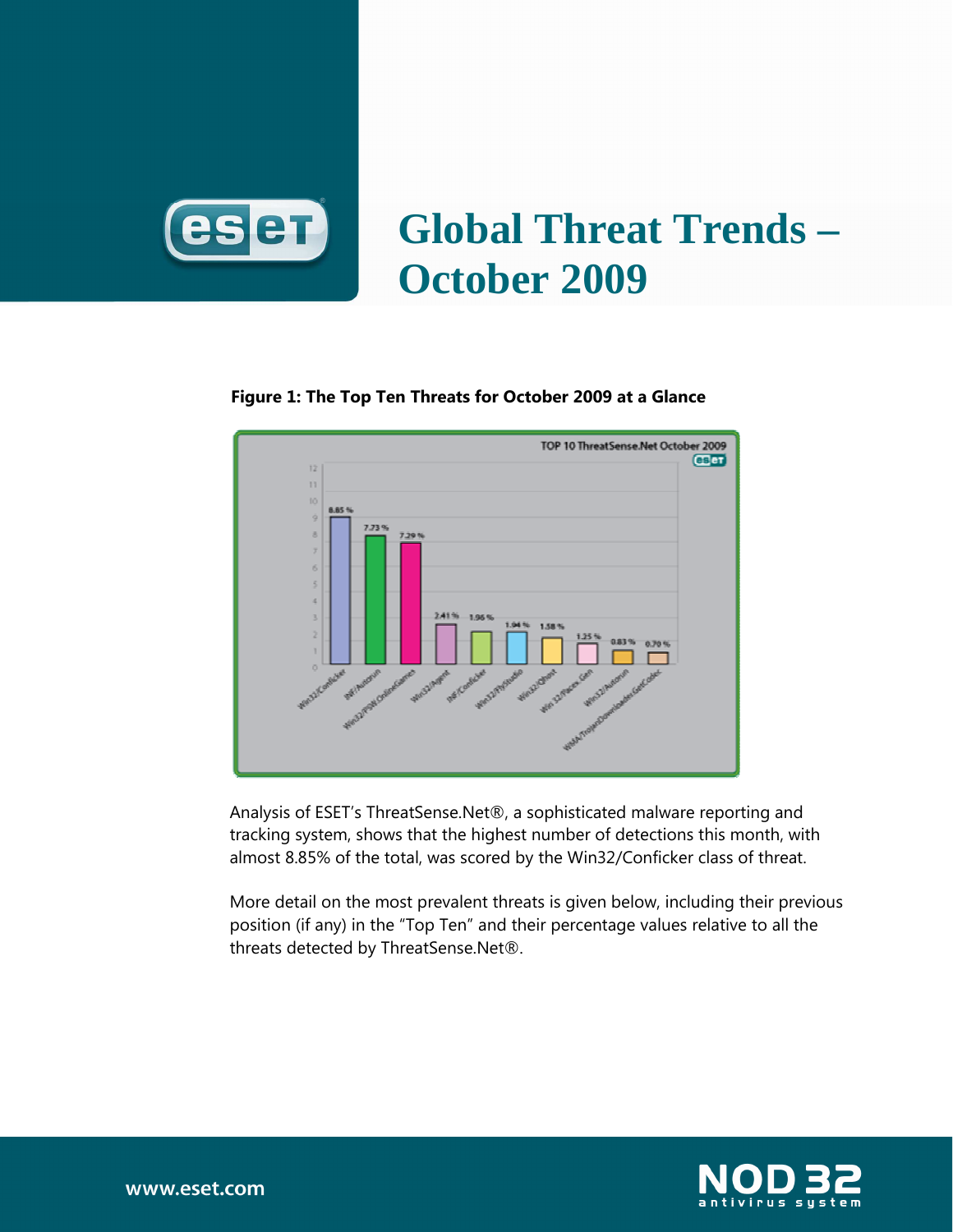# **1. Win32/Conficker**

**Previous Ranking: 1 Percentage Detected**: 8.85%

The Win32/Conficker threat is a network worm originally propagated by exploiting a recent vulnerability in the Windows operating system. This vulnerability is present in the RPC sub-system and can be remotely exploited by an attacker without valid user credentials. Depending on the variant, it may also spread via unsecured shared folders and by removable media, making use of the Autorun facility enabled at present by default in Windows (though not in Windows 7).

Win32/Conficker loads a DLL through the *svchost* process. This threat contacts web servers with pre-computed domain names to download additional malicious components. Fuller descriptions of Conficker variants are available at http://www.eset.eu/buxus/generate\_page.php?page\_id=279&lng=en.

#### **What does this mean for the End User?**

While ESET has effective detection for Conficker, it's important for end users to ensure that their systems are updated with the Microsoft patch, which has been available since Autumn 2008, so as to avoid other threats using the same vulnerability. Information on the vulnerability itself is available at http://www.microsoft.com/technet/security/Bulletin/ms08-067.mspx. While later variants dropped the code for infecting via Autorun, it can't hurt to disable it: this will reduce the impact of the many threats we detect as INF/Autorun. The Research team in San Diego has blogged extensively on Conficker issues: http://www.eset.com/threat-center/blog/?cat=145

It's important to note that it's possible to avoid most Conficker infection risks generically, by practicing "safe hex": keep up-to-date with system patches, disable Autorun, and don't use unsecured shared folders. In view of all the publicity Conficker has received and its extensive use of a vulnerability that's been remediable for so many months, we'd expect Conficker infections to be in decline by now if people were taking these commonsense precautions.

## **2. INF/Autorun**

**Previous Ranking**: 2 **Percentage Detected**: 7.73%

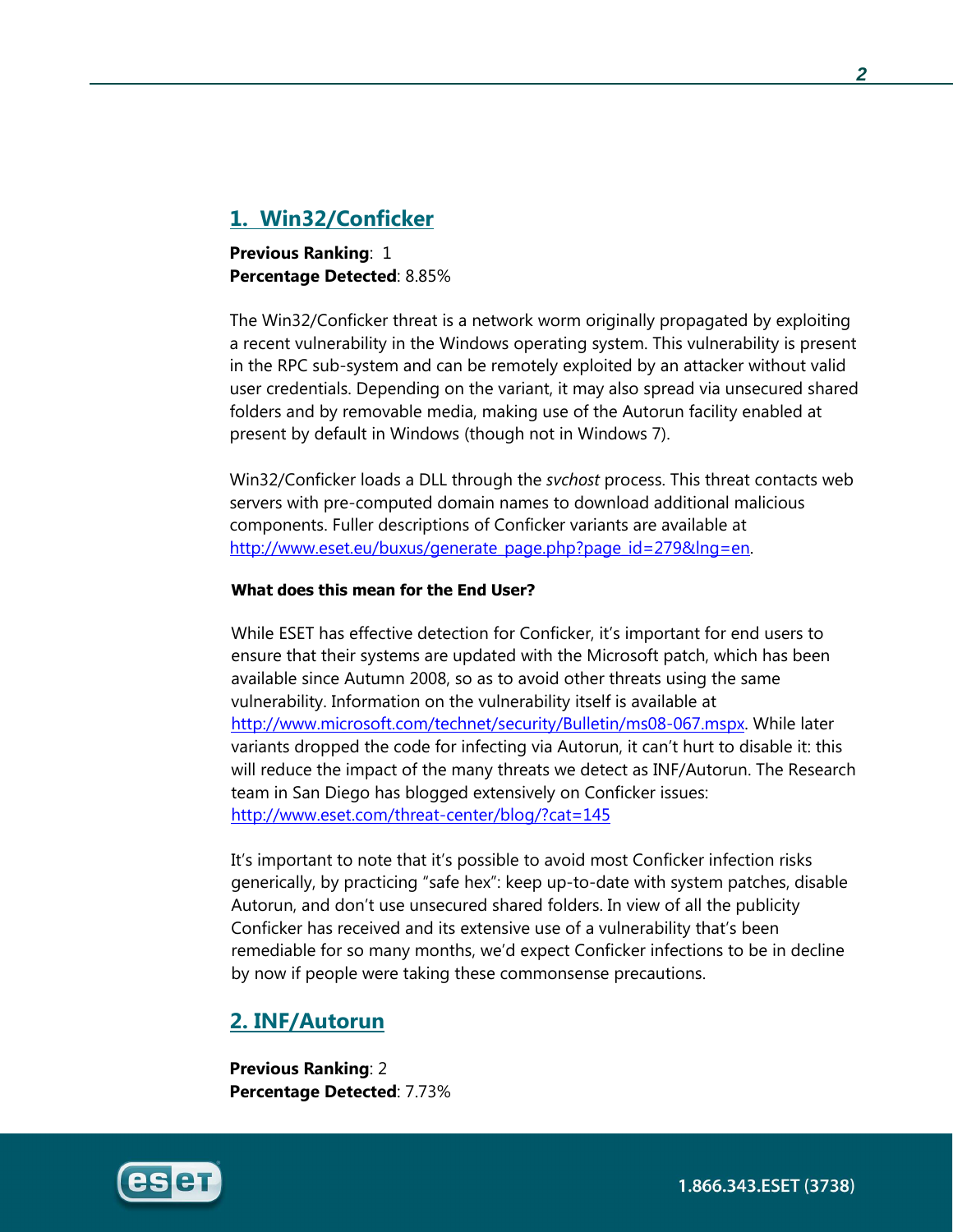This detection label is used to describe a variety of malware using the file autorun.inf as a way of compromising a PC. This file contains information on programs meant to run automatically when removable media (often USB flash drives and similar devices) are accessed by a Windows PC user. ESET security software heuristically identifies malware that installs or modifies autorun.inf files as INF/Autorun unless it is identified as a member of a specific malware family.

#### **What does this mean for the End User?**

Removable devices are useful and very popular: of course, malware authors are well aware of this, as INF/Autorun's frequent return to the number one spot clearly indicates. Here's why it's a problem.

The default Autorun setting in Windows will automatically run a program listed in the autorun.inf file when you access many kinds of removable media. There are many types of malware that copy themselves to removable storage devices: while this isn't always the program's primary distribution mechanism, malware authors are always ready to build in a little extra "value" by including an additional infection technique.

While using this mechanism can make it easy to spot for a scanner that uses this heuristic, it's better, as Randy Abrams has suggested in our blog (http://www.eset.com/threat-center/blog/?p=94; http://www.eset.com/threat $center/blog/?p=828$ ) to disable the Autorun function by default, rather than to rely on antivirus to detect it in every case. You may find Randy's blog at http://www.eset.com/threat-center/blog/2009/08/25/now-you-can-fix-autorun useful, to.

### **3. Win32/PSW.OnLineGames**

**Previous Ranking**: 3 **Percentage Detected**: 7.29%

This is a family of Trojans used in phishing attacks aimed specifically at gameplayers: this type of Trojan comes with keylogging and (sometimes) rootkit capabilities which gather information relating to online games and credentials for participating. Characteristically, the information is sent to a remote intruder's PC.

**What does this mean for the End User?**

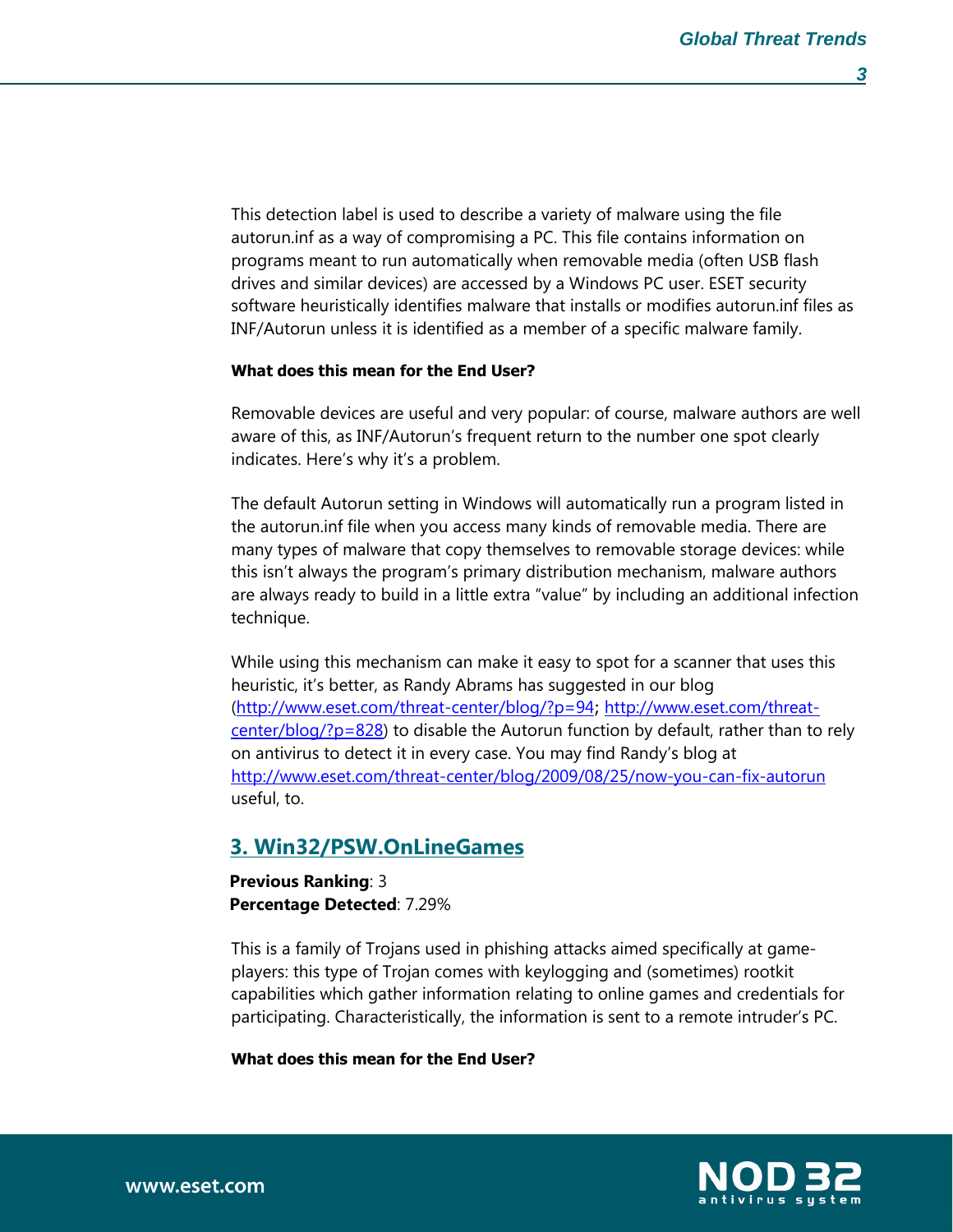These Trojans are still found in very high volumes, and game players need to remain alert. While there have always been unpleasant people who will steal another gamer's credentials just for the heck of it, trading in virtual cash, treasure, avatars and so on is now a major source of illegal income for cybercriminals. It's also important that participants in MMORPGs (Massively Multi-player Online Role Playing Games) like Lineage and World of Warcraft, as well as "metaverses" like Second Life, continue to be aware of the range of other threats like griefing ranged against them. The ESET Research team considered gaming malware in detail in the ESET 2008 Year End Global Threat Report, which can be found at http://www.eset.com/threatcenter/threat\_trends/EsetGlobalThreatReport(Jan2009).pdf

# **4. Win32/Agent**

**Previous Ranking**: 4 **Percentage Detected**: 2.41%

ESET NOD32 describes this detection of malicious code as generic, as it describes members of a broad malware family capable of stealing user information from infected PCs.

To achieve this, the malware usually copies itself into temporary locations and adds keys to the registry which refers to this file or similar ones created randomly in other operating system's folders, which will let the process run at every system startup.

#### **What does this mean for the End User?**

This label covers such a range of threats, using a wide range of infection vectors that it's not really possible to prescribe a single approach to avoiding the malware it includes. Use good anti-malware (we can suggest a good product ☺), good patching practice, disable Autorun, and think before you click.

# **5. INF/Conficker**

**Previous Ranking**: 5 **Percentage Detected**: 1.96%



1.866.343.ESET (3738)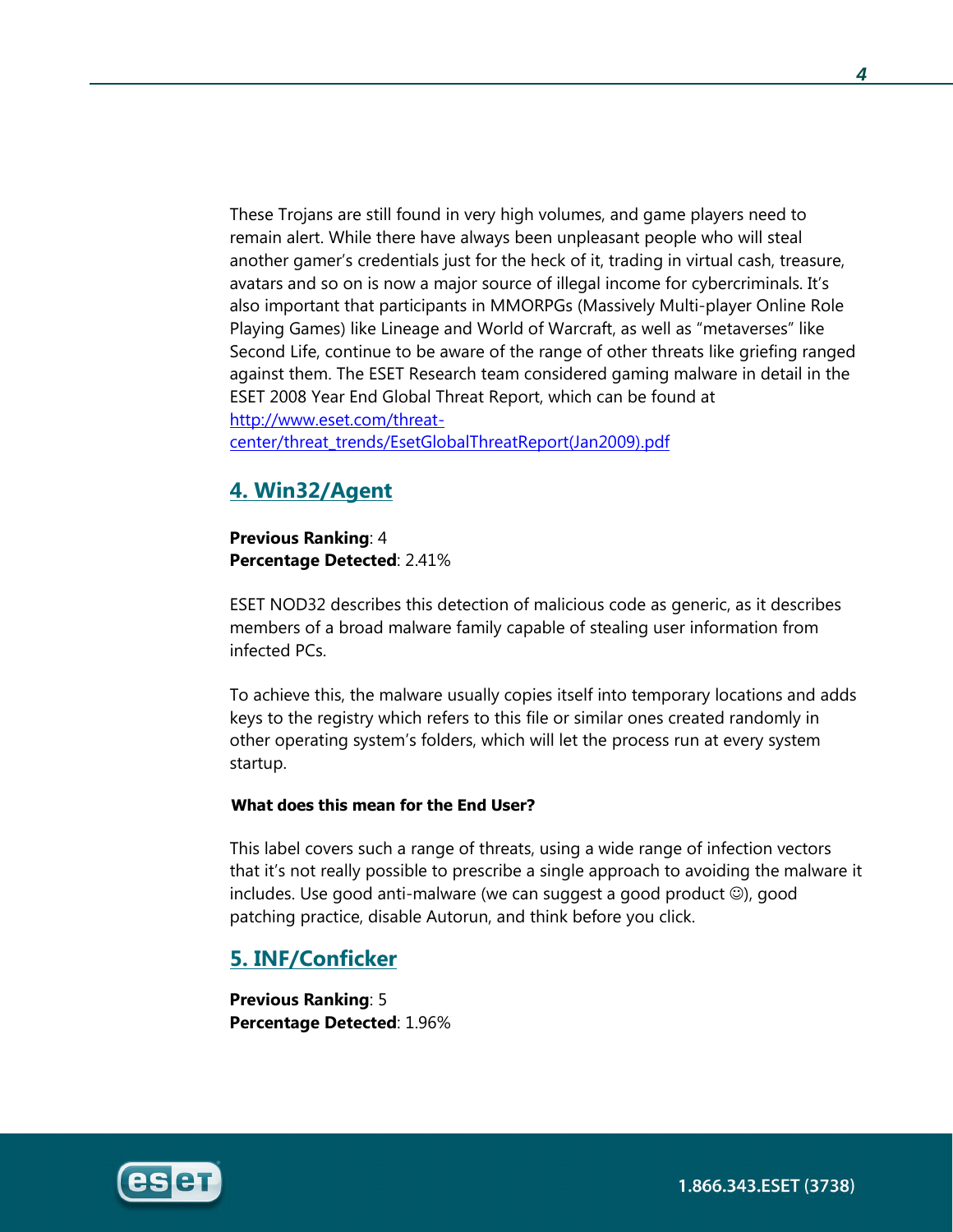INF/Conficker is related to the INF/Autorun detection: it's applied to a version of the file autorun.inf used to spread later variants of the Conficker worm.

#### **What does this mean for the End User?**

As far as the end user is concerned, this malware provides one more good reason for disabling the Autorun facility: see the section on INF/Autorun above.

## **6. Win32/FlyStudio**

**Previous Ranking**: 46 **Percentage Detected**: 1.94%

The Win32/FlyStudio threat is designed to modify information inside the victim's Internet browser. This threat will modify search queries, with the intention of delivering advertisements to the user. Win32/FlyStudio seems to be targeting users located in China.

#### **What does this mean for the End User?**

FlyStudio is a popular scripting language, much used as a development tool in China. However, the malicious code is being reported in other regions too, including North America. This may mean that it has been deployed by other malware.

## **7. Win32/Qhost**

**Previous Ranking**: 6 **Percentage Detected**: 1.58%

This threat copies itself to the %system32% folder of Windows before starting. Win32/Qhost can spread through e-mail and gives control of an infected computer to an attacker. This group of trojans modifies the host's file in order to redirect traffic for specific domains.

#### **What does this mean for the End User?**

This is an example of a Trojan that modifies the DNS settings on an infected machine in order to change the way that domain names are mapped to IP addresses. This is often done so that the compromised machine can't connect to a

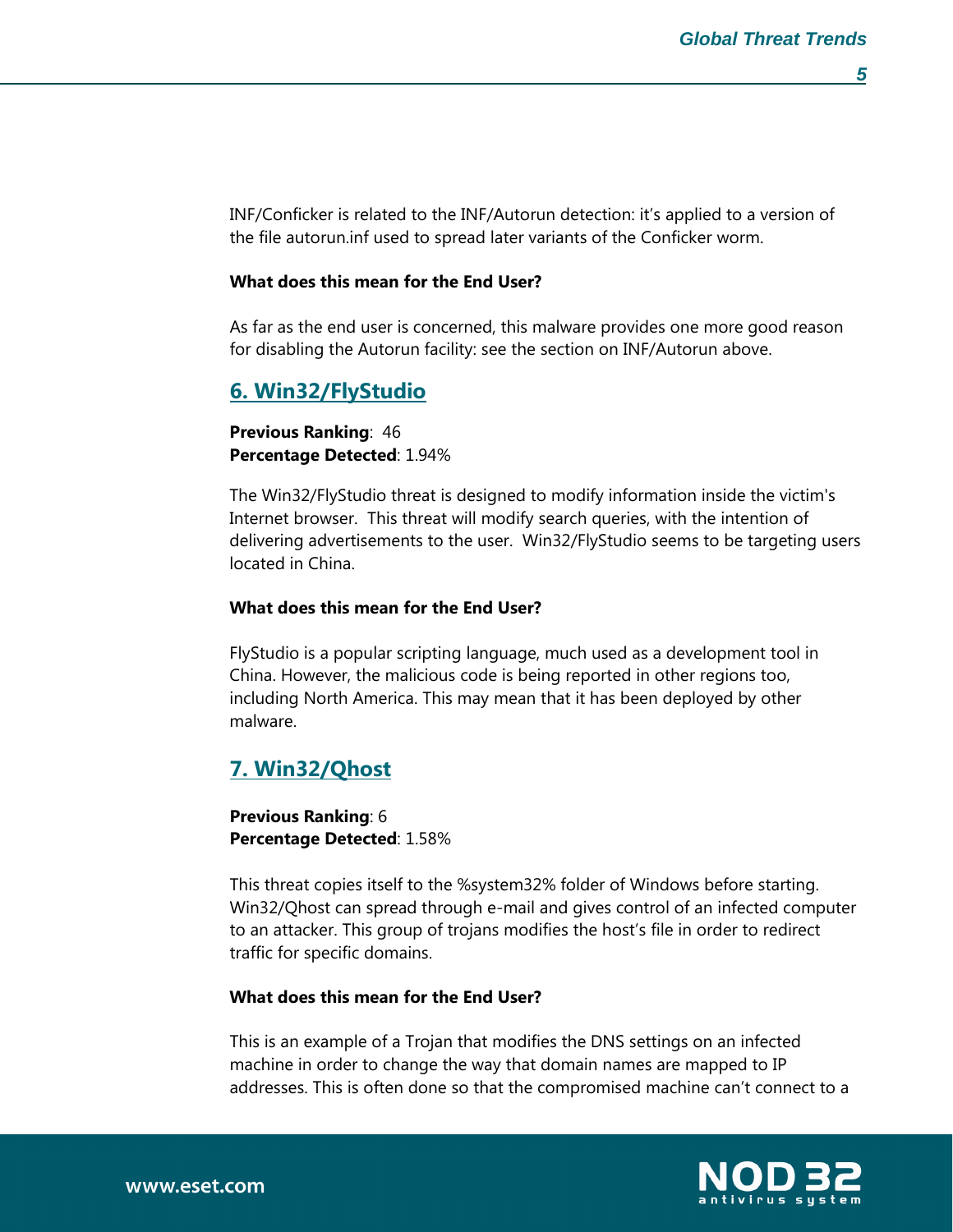security vendor's site to download updates, or to redirect attempts to connect to one legitimate site so that a malicious site is accessed instead. Qhost usually does this in order to execute a Man in the Middle (MITM) banking attack. It doesn't pay to make too many assumptions about where you are on the Internet.

# **8. Win32/Pacex.Gen**

**Previous Ranking**: 7 **Percentage Detected**: 1.25%

The Pacex.Gen label designates a wide range of malicious files that use a specific obfuscation layer. The .Gen suffix means "generic": that is, the label covers a number of known variants and may also detect unknown variants with similar characteristics.

#### **What does this mean for the End User?**

The obfuscation layer flagged by this detection has mostly been seen in passwordstealing Trojans. However, as more malware families appear that don't necessarily use the same base code but do share the same obfuscation technique, some of these threats are being detected as Pacex.

However, the increased protection offered by multiple proactive detection algorithms more than makes up for this slight masking of a statistical trend: as we've discussed in recent conference papers, it's more important to detect malware proactively than to identify it exactly. ("The Name of the Dose": Pierre-Marc Bureau and David Harley, Proceedings of the 18th Virus Bulletin International Conference, 2008 - http://www.eset.com/download/whitepapers/Harley-Bureau-VB2008.pdf; "The Game of the Name: Malware Naming, Shape Shifters and Sympathetic Magic" by David Harley -

http://www.eset.com/download/whitepapers/cfet2009naming.pdf)

## **9. Win32/AutoRun**

**Previous Ranking**: 9 **Percentage Detected**: 0.83%



1.866.343.ESET (3738)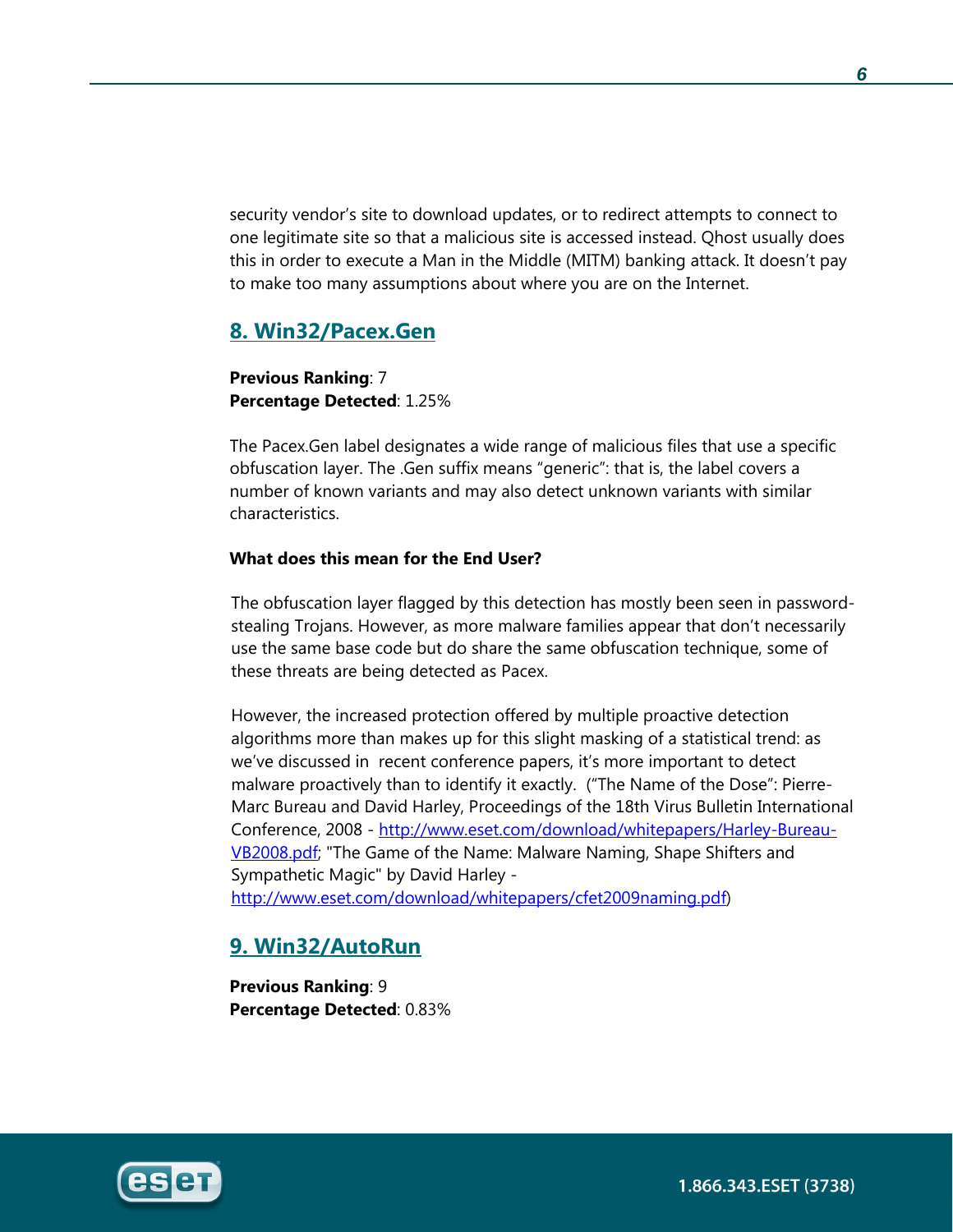Threats identified with the label 'AutoRun' are known to use the Autorun.INF file. This file is used to automatically start programs upon insertion of a removable drive in a computer.

#### **What does this mean for the End User?**

The general implications of this particular threat for the end user are much the same as for malware detected as INF/Autorun.

## **10. WMA/TrojanDownloader.GetCodec.Gen**

**Previous Ranking**: 10 **Percentage Detected**: 0.70%

Win32/GetCodec.A is a type of malware that modifies media files. This Trojan converts all audio files found on a computer to the WMA format and adds a field to the header that includes a URL pointing the user to a new codec, claiming that the codec has to be downloaded so that the media file can be read.

WMA/TrojanDownloader.GetCodec.Gen is a downloader closely related to Wimad.N which facilitates infection by GetCodec variants like Win32/GetCodec.A.

#### **What does this mean for the End User?**

Passing off a malicious file as a new video codec is a long-standing social engineering technique exploited by many malware authors and distributors. As with Wimad, the victim is tricked into running malicious code he believes will do something useful or interesting. While there's no simple, universal test to indicate whether what appears to be a new codec is a genuine enhancement or a Trojan horse of some sort, we would encourage you to be cautious and skeptical: about any unsolicited invitation to download a new utility. Even if the utility seems to come from a trusted site (see http://www.eset.com/threat-center/blog/?p=828, for example), it pays to verify as best you can that it's genuine.

#### **Current and Recent Events**

#### **Making Malware**

For some of ESET's team, October more-or-less started with an AMTSO (Anti-Malware Testing Standards Organization) workshop in Prague. This was a

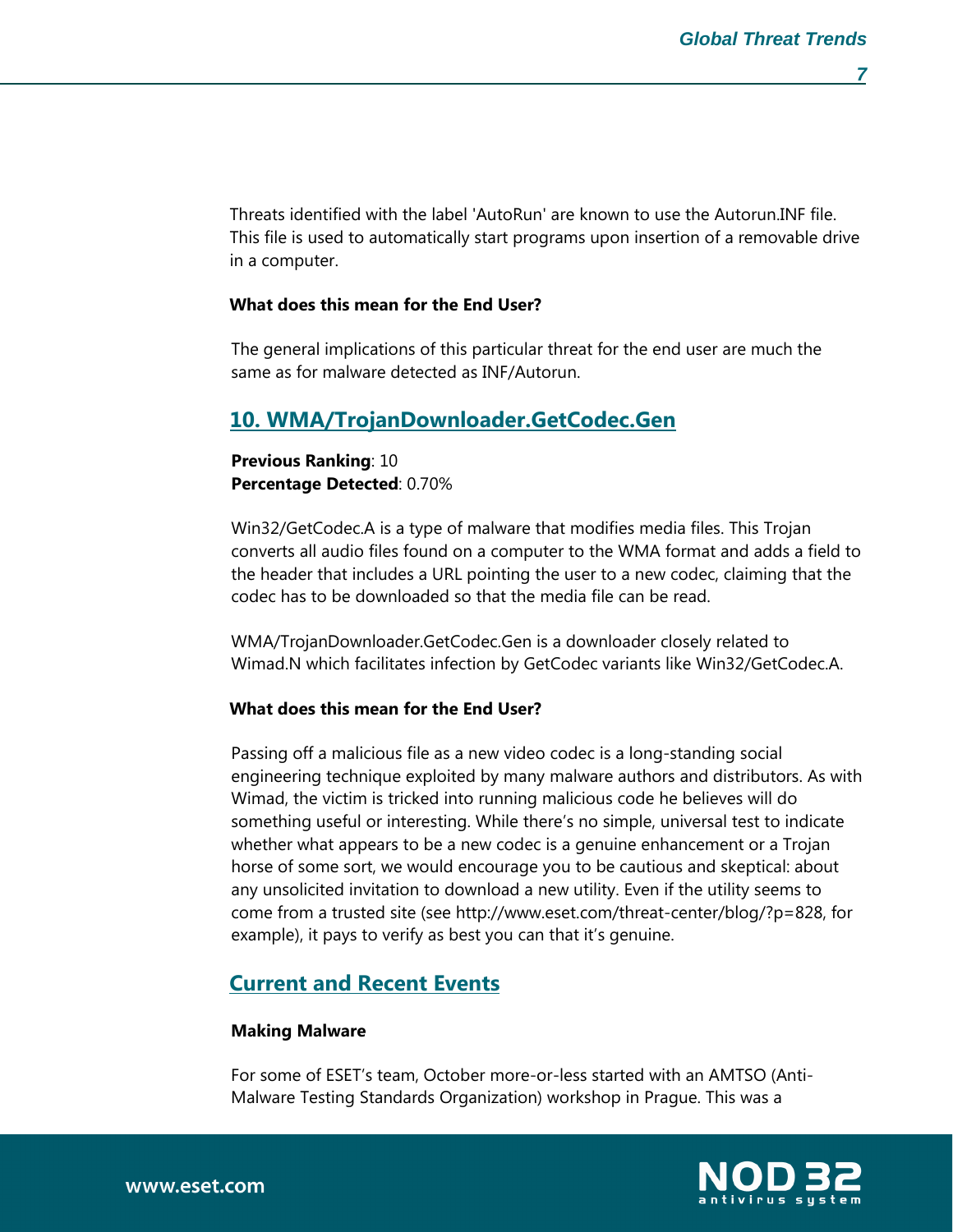particularly lively meeting, with some heated discussion about the detail of a paper on the issues around the creation of samples for the purpose of testing. The antimalware industry has always disliked this approach in principle, but hasn't really articulated its objections very well up to now. A version of the paper has already been approved by the AMTSO membership and will appear on the AMTSO web site at http://www.amtso.org shortly.

ESET's Director of Malware Intelligence David Harley, one of the contributors to the paper, has said that "The anti-malware industry doesn't, in general, believe that literally creating malware for testing purposes is justified, for both ethical and practical reasons. However, it's not surprising that testers want to evaluate the ability of our products to detect unknown malware. This paper won't satisfy people who want cut-and-dried guidelines on acceptable approaches to testing proactively, but it will at least give testers the opportunity to make a more informed decision of their own on how to approach it." AMTSO documents are subject to continuous scrutiny, so it's unlikely that a paper on such a controversial topic won't be discussed further and updated as appropriate. A paper on network-based product testing was also approved by the membership.

Another issue discussed with some fervour centres around the concept of AMTSO compliance. Increasingly, testers are claiming to comply with the AMTSO "Fundamental Principles of Testing" guidelines, but there's no way to validate such claims except by requesting an analysis of a specific test.

It's expected that the first such analysis will be carried out shortly. While the exact definition of I remains indeterminate, it's clear that even AMTSO members shouldn't be able to claim automatic endorsement for their testing.

#### **Not Exactly A Test, But...**

At the First International Workshop on Aggressive Alternative Computing and Security, under the auspices of ESIEA Laval (École Supérieure d'Informatique, Electronique et Automatique), researchers Christopher and Samir came up with an interesting idea. (See the slide deck at http://www.esiearecherche.eu/data/pwn2rm.pdf).

They took a handful of scanners (including NOD32), installed them, then logged as administrator and tried to disable them as fast as possible. ESET anti-malware

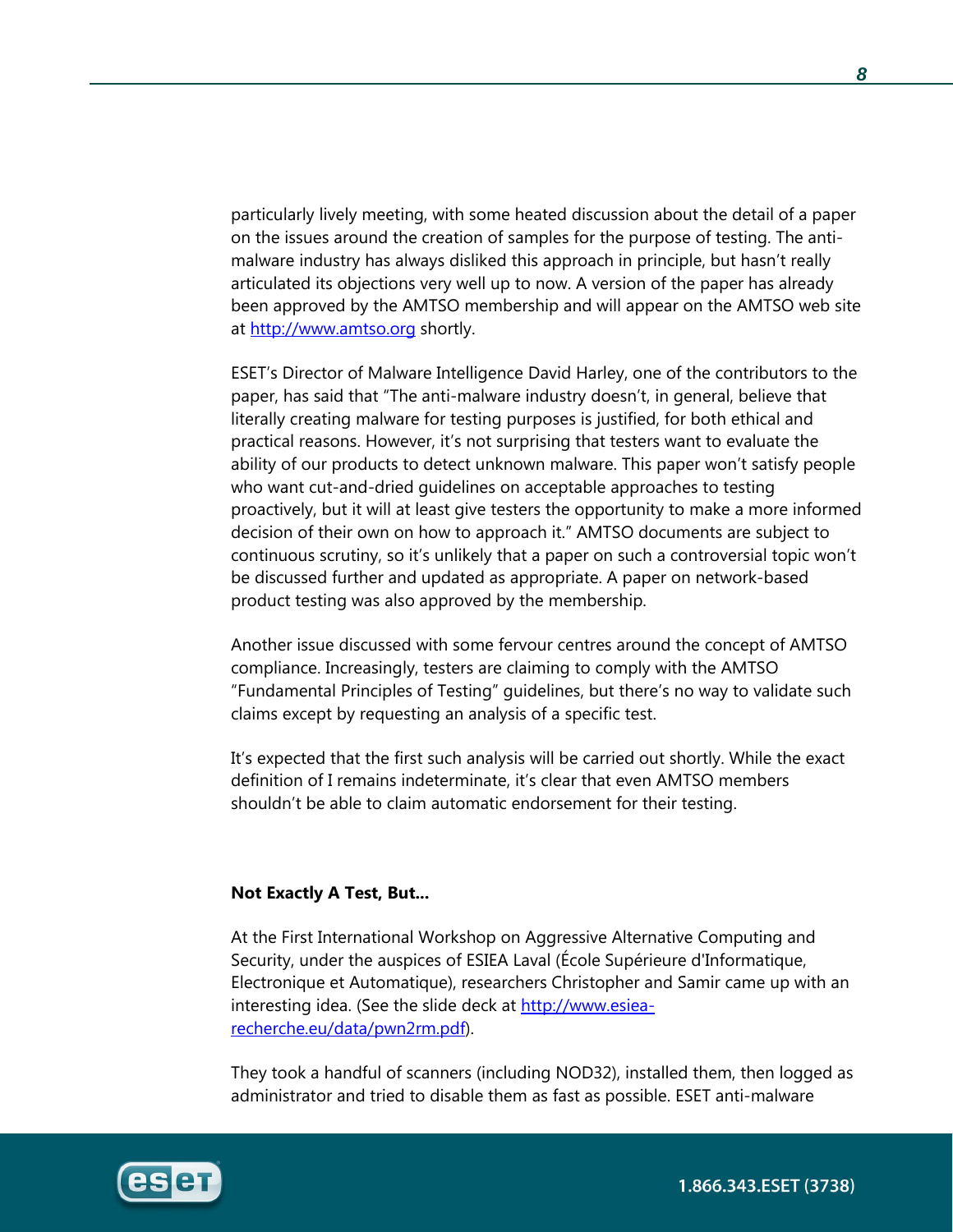researcher Pierre-Marc Bureau commented: "Malware has to execute code to disable the AV. If a piece of malware is detected, it will never execute and thus the process of the antivirus is safe. Our proactive detection of is our best defense against disabling of ESET's program by malware."

David Harley agreed: "if you have direct admin-level access to a machine, it's usually game over. It's nice to know that NOD32 turned out to be more resistant than most to tampering like this, whereas some products can be disabled by simply manipulating support files on disk. Frankly, though, if I were using the product that was disabled in two minutes rather than thirty-three, I probably wouldn't change products on the basis of this test, any more than I would on the basis of a leaktest. It's all about context."

This particular item might remind you of the infamous "Race to Zero" contest at Defcon 16 (http://www.racetozero.net/). In fact, useful research often comes out of ESIEA, and this exercise was apparently carried out without using real malware (unless you have a very prejudiced view of the EICAR test file) or reverse engineering, and we look forward to receiving more details, in order to see whether we can make use of them to strengthen the product.

 Aryeh Goretsky, ESET Distinguished Researcher, has suggested that, given the reliance here on physical access to systems, it would have required much less time and skill to simply boot the computers from a Linux distro on a USB flash drive or Live CD with NTFS-3G support. He also suggests that strong passwords and disk encryption could be used to mitigate the risk from such attacks. Still, an interesting exercise.

#### **Cybercrime Survey**

Competitive Edge Research and Communication Inc recently conducted another survey on behalf of the ESET-sponsored Securing Our eCity initiative (http://securingourecity.com/). A thousand or so respondents shared their views on cybercrime, the degree of safety offered by Macs and PCs, the use and need of anti-virus software, safe use of the Internet and online banking, and so on. We think you'll find the data interesting and in some instances somewhat surprising, and the Research team will be blogging accordingly in the near future.

One interesting finding is that 63% of adults seem to think cyber criminals are mostly individual computer hackers, whereas only 21% regard organized crime as primarily responsible. In the last quarter of2009, that's a pretty frightening statistic.